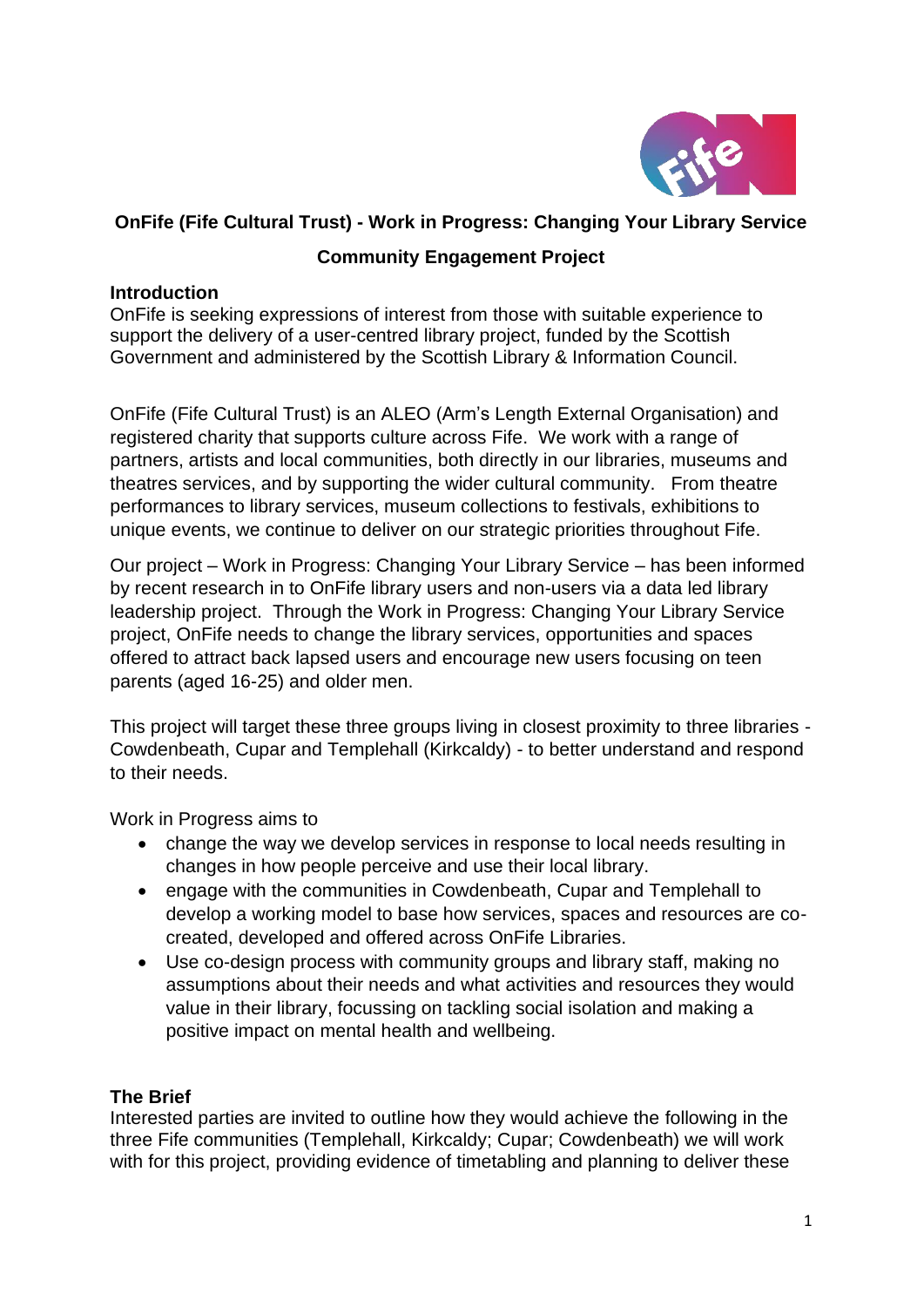key milestones between April and November 2022 (our project is funded by SLIC to December 2022 with final reporting expected that month):

- design sessions to be held with groups to engage with them and discover what they would like their library to look like and offer and make it feel like theirs. (Links to community groups which include the key groups we would like to work with will be provided).
- collate the information from engagement with groups in each locality to inform planning going forward
- co-design changes to layout of library spaces with community members and Library staff (separate budget available for materials, equipment, etc)
- co-design programme of activities, building in how these could become sustainable in the long term
- offer support and guidance to Library staff to build and maintain positive relationships with the target groups including an understanding of the codesign process
- agree resources required in each library
- create model of how to engage with community groups to benefit all parties, ensuring services are relevant and sustainable to local communities.
- evaluation of this approach in these 3 libraries to ensure these libraries are relevant to the communities they serve
- Final analysis and report to be submitted by mid-December 2022

#### **Budget**

We have a fixed fee of £24,500 [TWENTY-FOUR THOUSAND FIVE HUNDRED POUNDS] (excluding VAT) to undertake the work detailed.

There is a separate budget to be managed by OnFife staff that includes refreshments, travel/expenses (for community engagement); purchasing any resources, materials, or equipment; appointing freelance Creative Facilitators and Marketing.

#### **Returned Evidence Checklist**

The following evidence should be included as part of the completed tender document (please initial/check each item):

| <b>Item</b>                                                              | <b>Initialled</b> |
|--------------------------------------------------------------------------|-------------------|
| Budget breakdown including hourly/daily rates, number of days            |                   |
| Deadlines, timescales, and details of milestones                         |                   |
| Example session plans for using with the different target groups         |                   |
| How there will be a legacy for this method of engaging with local        |                   |
| communities which could be replicated in the future                      |                   |
| Evidence of previous work on similar projects                            |                   |
| Reference or testimonials from previous clients for similar project work |                   |
| Indication of who will work on the project, if more than one team member |                   |
| will be assigned different elements of the project                       |                   |
| Evidence of self-employed status or registered company status            |                   |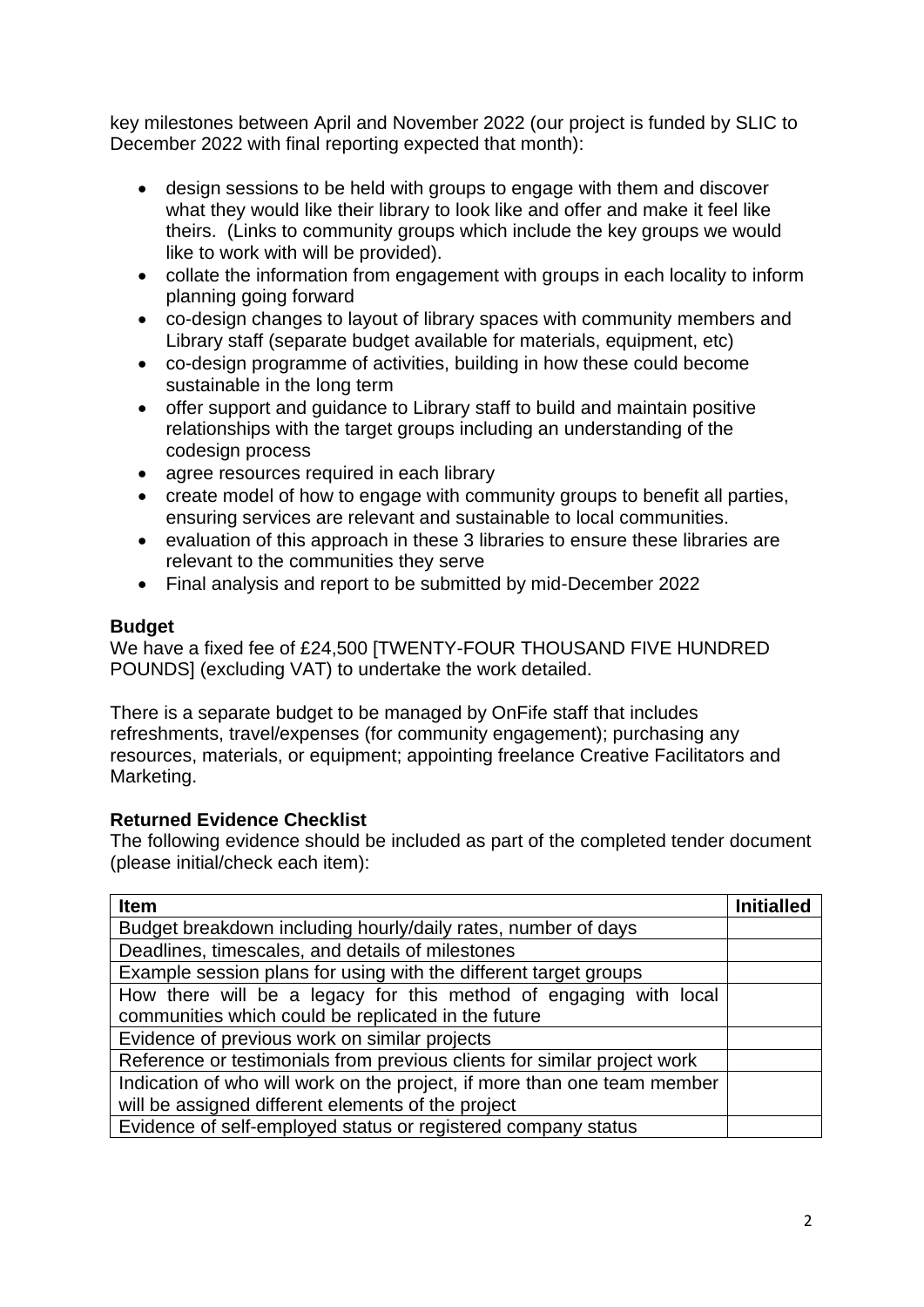List of Company's policies and/or self-employed individual's documents that OnFife may wish to see as part of the tender evaluation:

Health and Safety Policy Statement

Public and Employment Liability – Proof of Insurance

Environmental Policy

Mission and Vision Statements

Code of conduct for employees

Standard terms and conditions for employees

PVG Scheme membership

By submitting a tender for this contract, you are agreeing to fulfil this contract in a way that complies with all national and international legislation.

#### **Evaluation Criteria**

This tender will be evaluated by scoring each of the elements below. Each element will be scored out of 5 and then multiplied by the weighting percentage as detailed in the second column below:-

| <b>Element</b>                                              | Weighting |
|-------------------------------------------------------------|-----------|
| Experience of delivering community consultation             | 40%       |
| Business plan including costs, timescales                   | 25%       |
| Experience of supporting staff to develop skills/confidence | 15%       |
| Presentation                                                | 10%       |
| Reference                                                   | 10%       |

The tender with the highest total score shall be awarded the contract, providing it is seen as being of acceptable quality. OnFife reserves the right not to award this contract if no tender received is deemed acceptable.

#### **Instructions to tenderers**

#### **Email tenders only. The tender must be emailed to [yvonne.melville@onfife.com](mailto:yvonne.melville@onfife.com) , no later than 14:00 hour on Monday 18 April 2022**

The email must be entitled Tender for Contract (Ref WiPLib)

We will review all submissions on Monday 18 April and aim to have online conversations with short-list tenderers between 9am-10:00am and 3:45pm-5:30pm on Tuesday 19 April.

The short-listing Panel will be:

Dan Brown, Head of Creative Development Yvonne Melville, Service Development Team Leader, Libraries (Adults) Christine McLean, Head of Cultural Heritage & Wellbeing